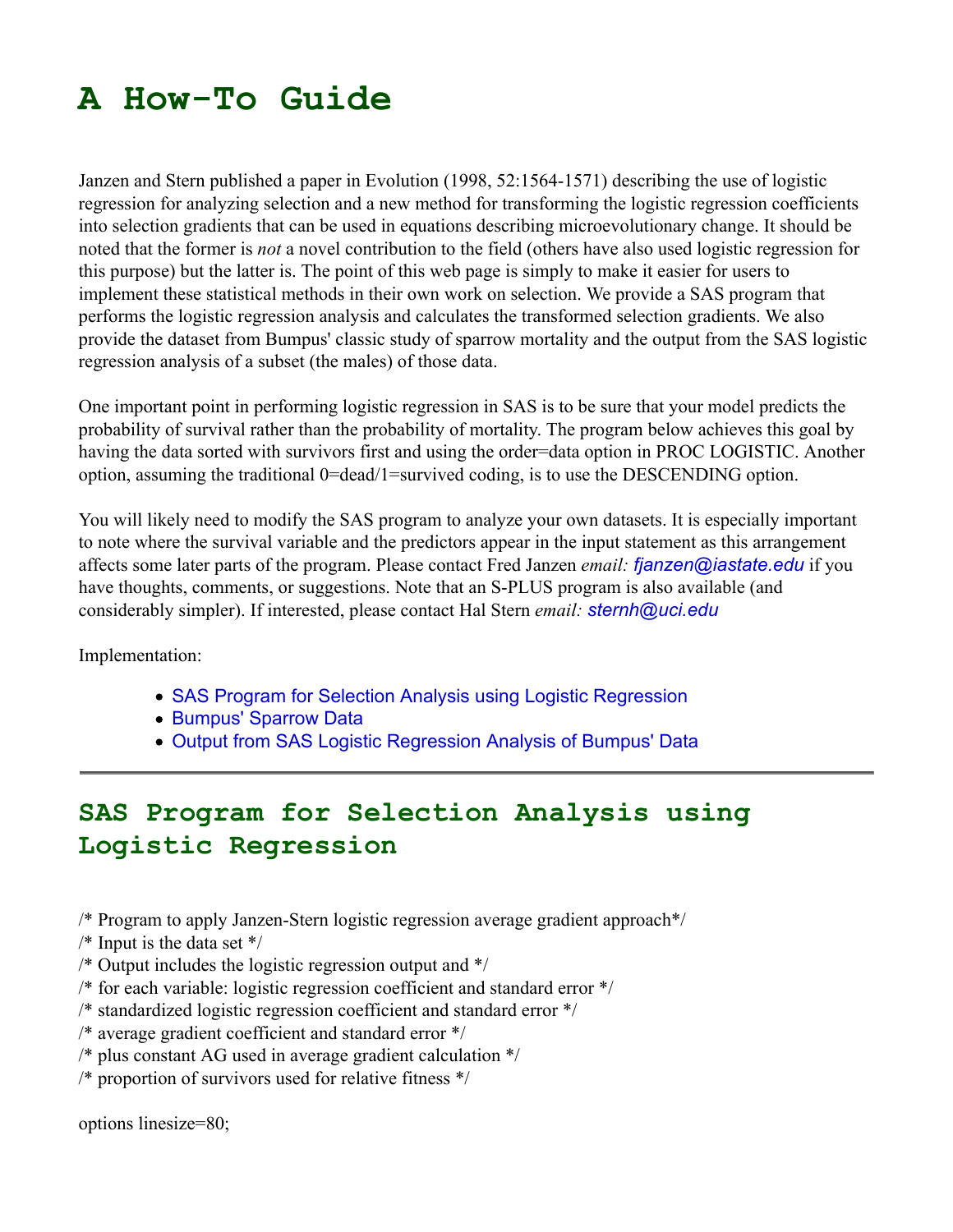/\* Read in Bumpus data, transform variables, use only males \*/

/\* Note that: surv = survival is the second input variable  $*/$ 

/\* variables 3 through 11 are the predictors for which selection \*/

/\* gradients are to be obtained \*/

filename bumpus 'bump.dat'; data bumpm;

> infile bumpus; input sex surv len ext wt head humer femur tibio skull stern;  $len = log(len);$  $ext = log(ext);$  $wt = log(wt)/3;$ head  $=$  log(head);  $humer = log(humer);$  $femur = log(femur);$ tibio =  $log(tibio)$ ;  $skull = log(skull);$ stern =  $log($ stern $);$ if sex=1;

/\* Save standard deviations for use in standardizing coeffients \*/ /\* Note: only save standard deviations for the predictors \*/

proc means data = bumpm noprint;

var len ext wt head humer femur tibio skull stern; output out=stdevs std = sd1 sd2 sd3 sd4 sd5 sd6 sd7 sd8 sd9;

proc transpose prefix  $=$  sdev data=work.stdevs out=sds; data stdv;

> set work.sds; if  $N > 2$ ;  $d$ ummy = 1;

/\* Logistic regression --- saving estimates and variance/covariance \*/

proc logistic data = bumpm order = data outest=coef covout;

model surv = len ext wt head humer femur tibio skull stern; output out=fit predicted=phat;

/\* Create SAS data sets containing coefficients and standard errors \*/

/\* The approach used here is kind of clumsy but works. \*/

/\* The use of dummy = 1 is needed for later combination of variables  $\frac{*}{ }$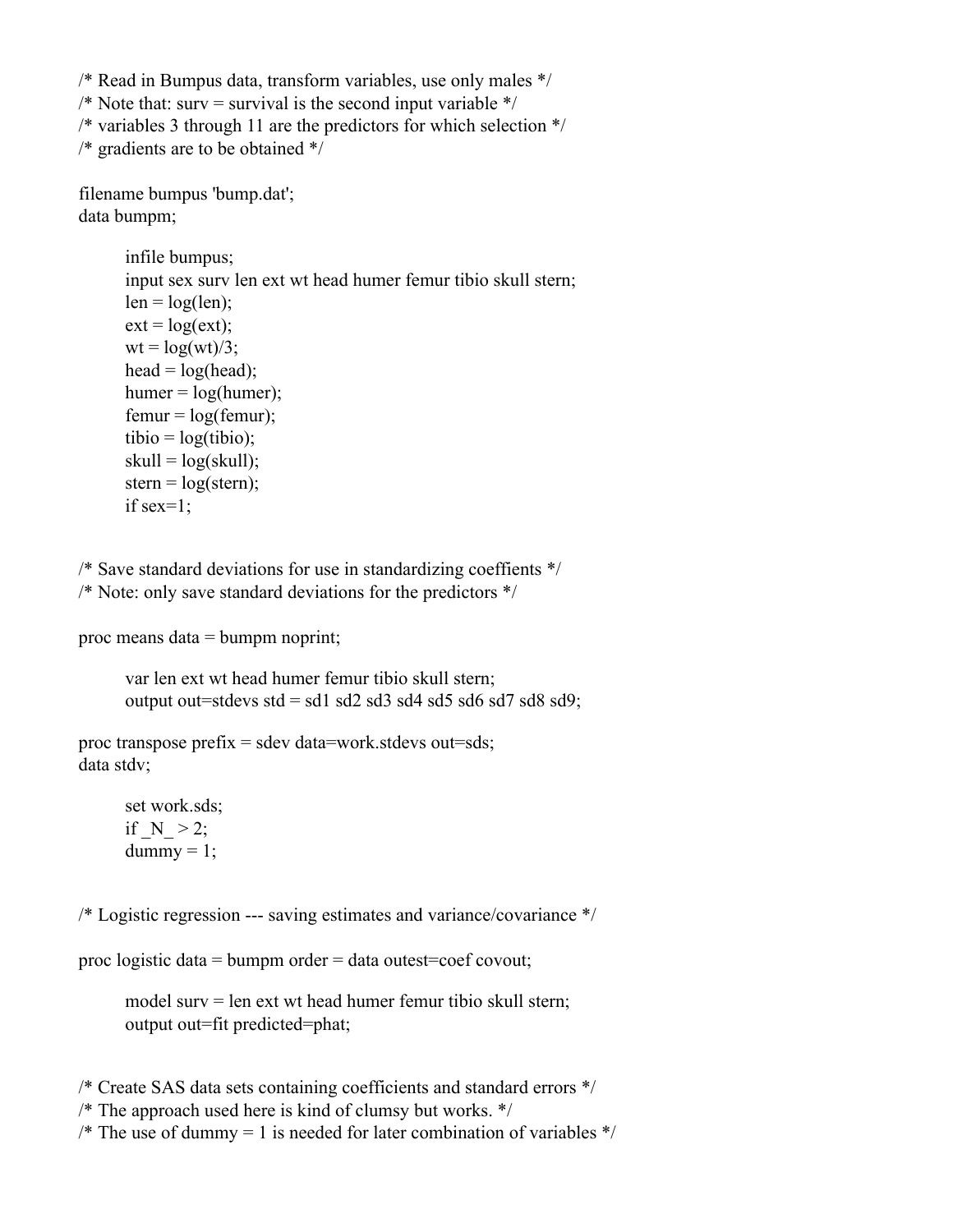/\* For other datasets: \*/ /\* change the 11 below to  $(2 +$  number of predictors)  $*/$ /\* add one line for each coefficient standard error to logistse data step \*/

data logistc;

set work.coef; if  $N = 1$ ;

proc transpose prefix = coef data = work.logistc out=logistcf; data logcoef;

set work.logistcf;  $d$ ummy = 1; if  $N > 1$  and  $N < 11$ ;

data logistse;

set work.coef; if  $N = 3$  then serr = sqrt(len); if  $N = 4$  then serr = sqrt(ext); if  $N = 5$  then serr = sqrt(wt); if  $N = 6$  then serr = sqrt(head); if  $N = 7$  then serr = sqrt(humer); if  $N = 8$  then serr = sqrt(femur); if  $N = 9$  then serr = sqrt(tibio); if  $N = 10$  then serr = sqrt(skull); if  $N = 11$  then serr = sqrt(stern); if  $N > 2$ ;  $d$ ummy = 1;

/\* Compute constant needed for average gradient and relative fitness calculations \*/

data fit2;

set work.fit;  $a$ gconst = phat\*(1-phat);

proc univariate data=fit2 noprint;

var surv agconst; output out=avggrad mean=relfit agmean;

data ag;

set work.avggrad;  $d$ ummy = 1;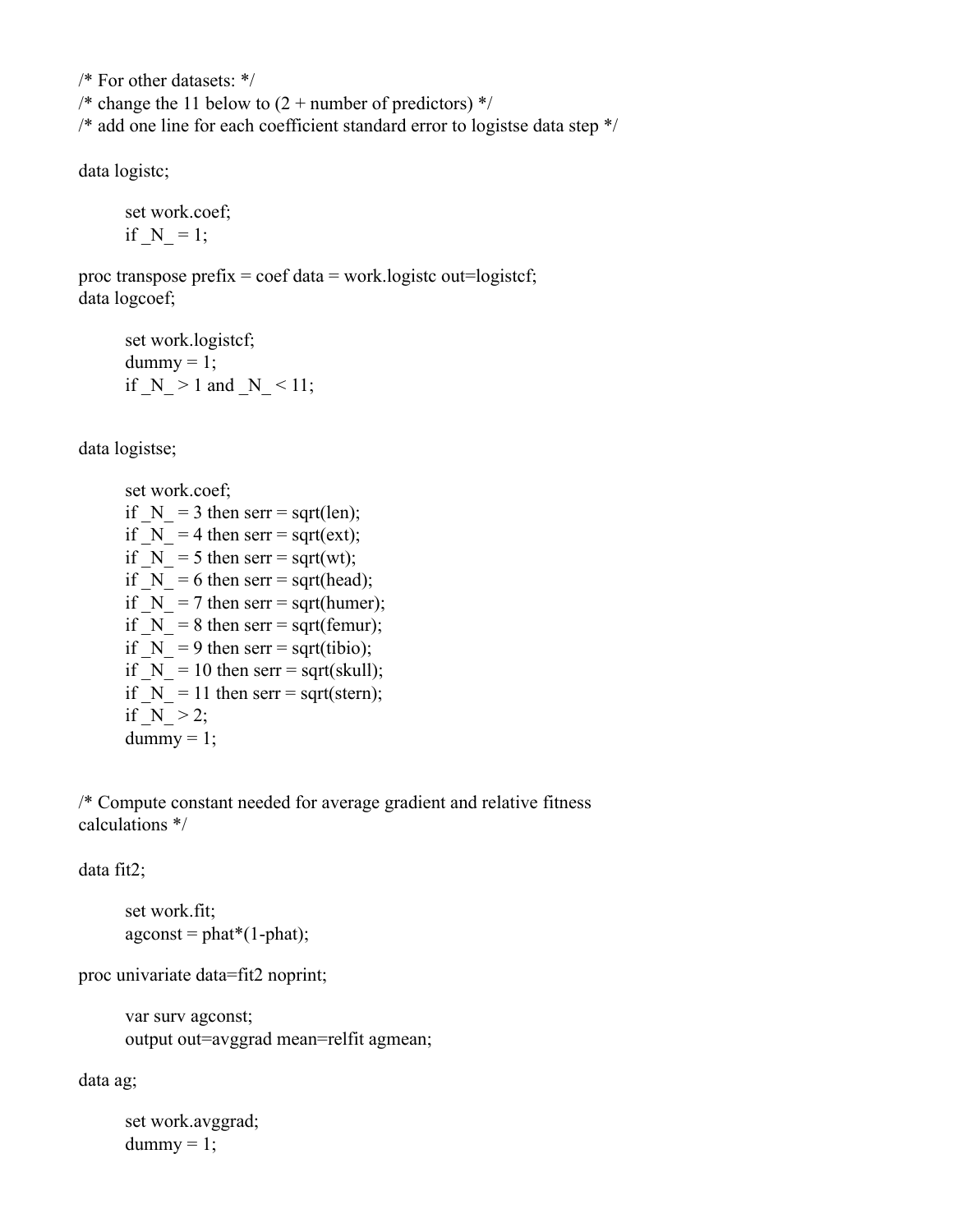/\* Combine the various pieces to produce output and relative fitness calculations \*/

data final;

```
merge work.stdv work.logcoef work.logistse work.ag; by dummy;
a\mathbf{g} = agmean;
rf =relfit;
alpha = coef1 * sdev1;se = \text{serv*}sdev1;
bavgrad = coeff1 * sdev1 * ag/rf;bavgrads = serr*sdev1*ag/rf;
```
proc print;

var coef1 serr alpha se bavgrad bavgrads ag relfit;

run;

## **Bumpus' Sparrow Data**

```
1 1 154 241 24.5 31.2 .687 .668 1.022 .587 .830
1 1 160 252 26.9 30.8 .736 .709 1.180 .602 .841
1 1 155 243 26.9 30.6 .733 .704 1.151 .602 .846
1 1 154 245 24.3 31.7 .741 .688 1.146 .584 .839
1 1 156 247 24.1 31.5 .715 .706 1.129 .575 .821
1 1 161 253 26.5 31.8 .780 .743 1.144 .607 .893
1 1 157 251 24.6 31.1 .741 .736 1.153 .610 .862
1 1 159 247 24.2 31.4 .728 .718 1.126 .609 .793
1 1 158 247 23.6 29.8 .703 .673 1.079 .602 .820
1 1 158 252 26.2 32.0 .749 .739 1.153 .614 .857
1 1 160 252 26.2 32.0 .741 .723 1.129 .624 .892
1 1 162 253 24.8 32.3 .766 .752 1.134 .633 .923
1 1 161 243 25.4 31.8 .721 .722 1.126 .597 .891
1 1 160 250 23.7 29.8 .730 .703 1.103 .590 .820
1 1 159 247 25.7 31.4 .729 .717 1.141 .592 .927
1 1 158 253 25.7 31.9 .743 .699 1.150 .600 .860
1 1 159 247 26.5 31.6 .733 .714 1.155 .611 .923
1 1 166 253 26.7 32.5 .767 .765 1.230 .600 .878
1 1 159 247 23.9 31.4 .752 .723 1.113 .602 .825
1 1 160 248 24.7 31.3 .752 .737 1.176 .603 .803
1 1 161 252 28.0 31.8 .770 .731 1.190 .590 .885
1 1 163 251 27.9 31.9 .769 .745 1.168 .622 .860
1 1 156 242 25.9 32.0 .723 .711 1.116 .609 .886
1 1 165 251 25.7 32.2 .751 .742 1.161 .613 .865
```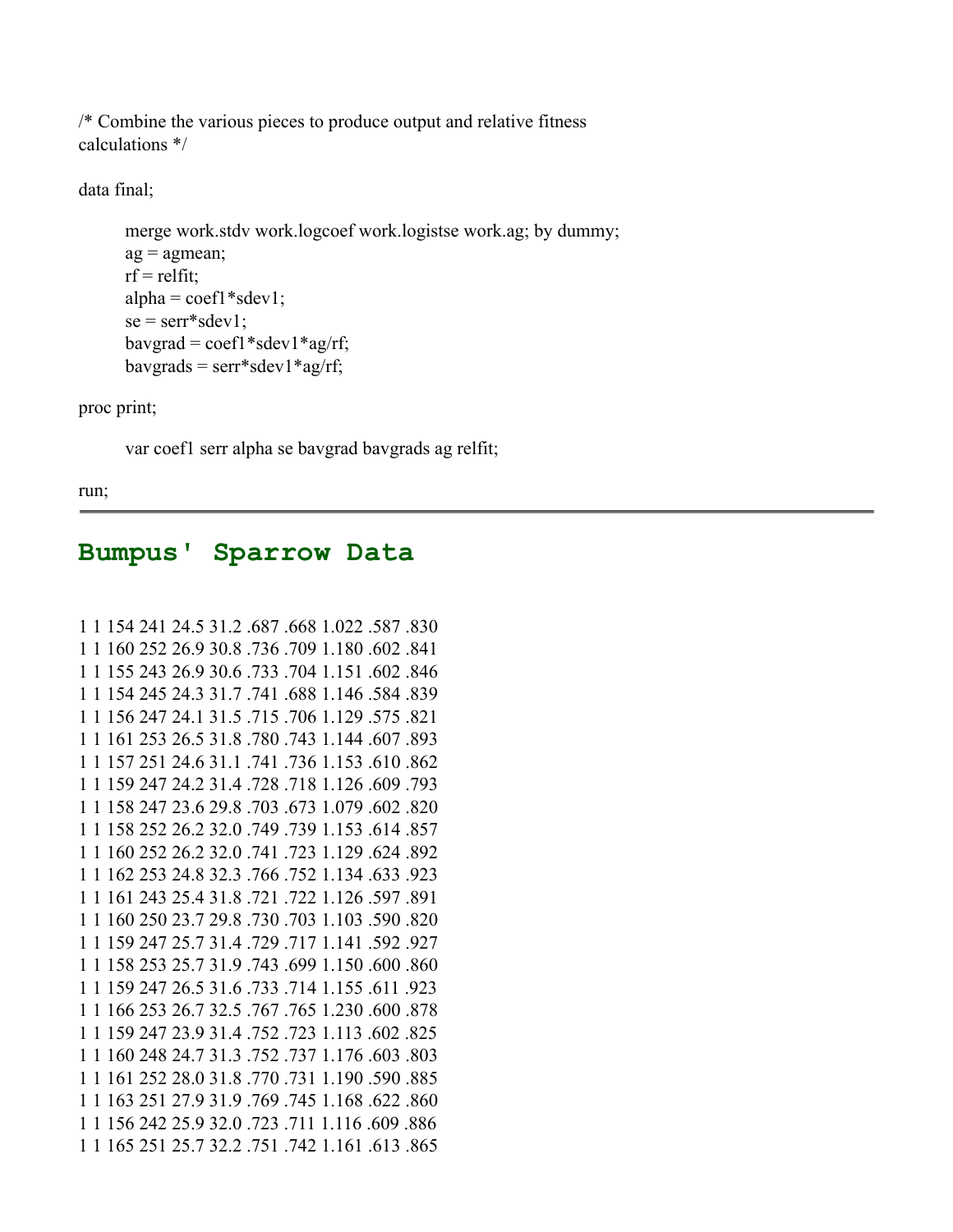1 1 160 247 26.6 32.4 .728 .707 1.108 .590 .836 1 1 158 244 23.2 31.6 .730 .713 1.142 .585 .888 1 1 160 242 25.7 31.6 .709 .705 1.124 .620 .788 1 1 157 245 26.3 32.2 .741 .726 1.143 .595 .850 1 1 159 244 24.3 31.5 .723 .698 1.107 .615 .847 1 1 160 253 26.7 32.1 .739 .714 1.117 .592 .864 1 1 158 245 24.9 31.4 .726 .703 1.119 .580 .854 1 1 161 247 23.8 31.4 .735 .694 1.101 .602 .789 1 1 160 247 25.6 32.3 .756 .745 1.135 .607 .902 1 1 160 247 27.0 32.0 .755 .736 1.174 .631 .873 1 1 153 241 24.7 32.2 .728 .680 1.092 .592 .884 1 0 165 249 26.5 31.0 .738 .701 1.095 .606 .847 1 0 160 245 26.1 32.0 .736 .709 1.109 .611 .842 1 0 161 249 25.6 32.3 .743 .718 1.128 .602 .828 1 0 162 246 25.9 32.3 .738 .709 1.135 .607 .869 1 0 163 250 25.5 32.5 .752 .731 1.197 .623 .888 1 0 162 247 27.6 31.8 .731 .719 1.113 .597 .869 1 0 163 246 25.8 31.4 .689 .662 1.073 .604 .836 1 0 161 246 24.9 30.5 .739 .726 1.138 .580 .803 1 0 160 242 26.0 31.0 .745 .713 1.105 .600 .803 1 0 162 246 26.5 31.5 .720 .696 1.092 .606 .809 1 0 160 249 26.0 31.4 .726 .689 1.097 .602 .850 1 0 161 250 27.1 31.6 .737 .711 1.120 .631 .852 1 0 162 248 25.1 31.9 .744 .722 1.154 .591 .839 1 0 165 252 26.0 32.3 .726 .710 1.145 .609 .887 1 0 161 243 25.6 32.5 .709 .707 1.122 .607 .832 1 0 161 244 25.0 31.3 .702 .685 1.082 .595 .874 1 0 162 248 24.6 31.0 .713 .700 1.086 .590 .837 1 0 164 244 25.0 31.2 .703 .690 1.074 .608 .795 1 0 158 247 26.0 32.0 .729 .710 1.145 .607 .803 1 0 162 253 28.3 31.8 .752 .718 1.152 .600 .857 1 0 156 239 24.6 30.5 .659 .658 1.042 .570 .810 1 0 166 251 27.5 31.5 .720 .691 1.118 .612 .847 1 0 165 253 31.0 32.4 .765 .750 1.183 .613 .905 1 0 166 250 28.3 32.4 .754 .718 1.179 .607 .916 1 1 156 246 24.6 32.0 .741 .735 1.167 .592 .849 1 1 156 245 25.5 32.1 .761 .717 1.147 .620 .816 1 1 163 248 24.8 32.2 .742 .733 1.165 .606 .854 1 1 163 248 26.3 33.0 .736 .704 1.148 .609 .839 1 1 160 250 24.4 31.5 .746 .715 1.173 .604 .893 1 1 156 237 23.3 30.6 .692 .664 1.011 .588 .774 1 1 162 253 26.7 32.0 .759 .734 1.197 .630 .878 1 1 163 254 26.4 32.0 .766 .750 1.165 .605 .886 1 1 164 251 26.9 32.0 .755 .742 1.171 .620 .886 1 1 163 244 24.3 31.3 .718 .680 1.082 .610 .892 1 1 160 247 27.0 31.5 .764 .732 1.177 .617 .846 1 1 160 250 26.8 32.5 .764 .729 1.123 .635 .842 1 1 158 247 24.9 32.4 .745 .724 1.139 .588 .865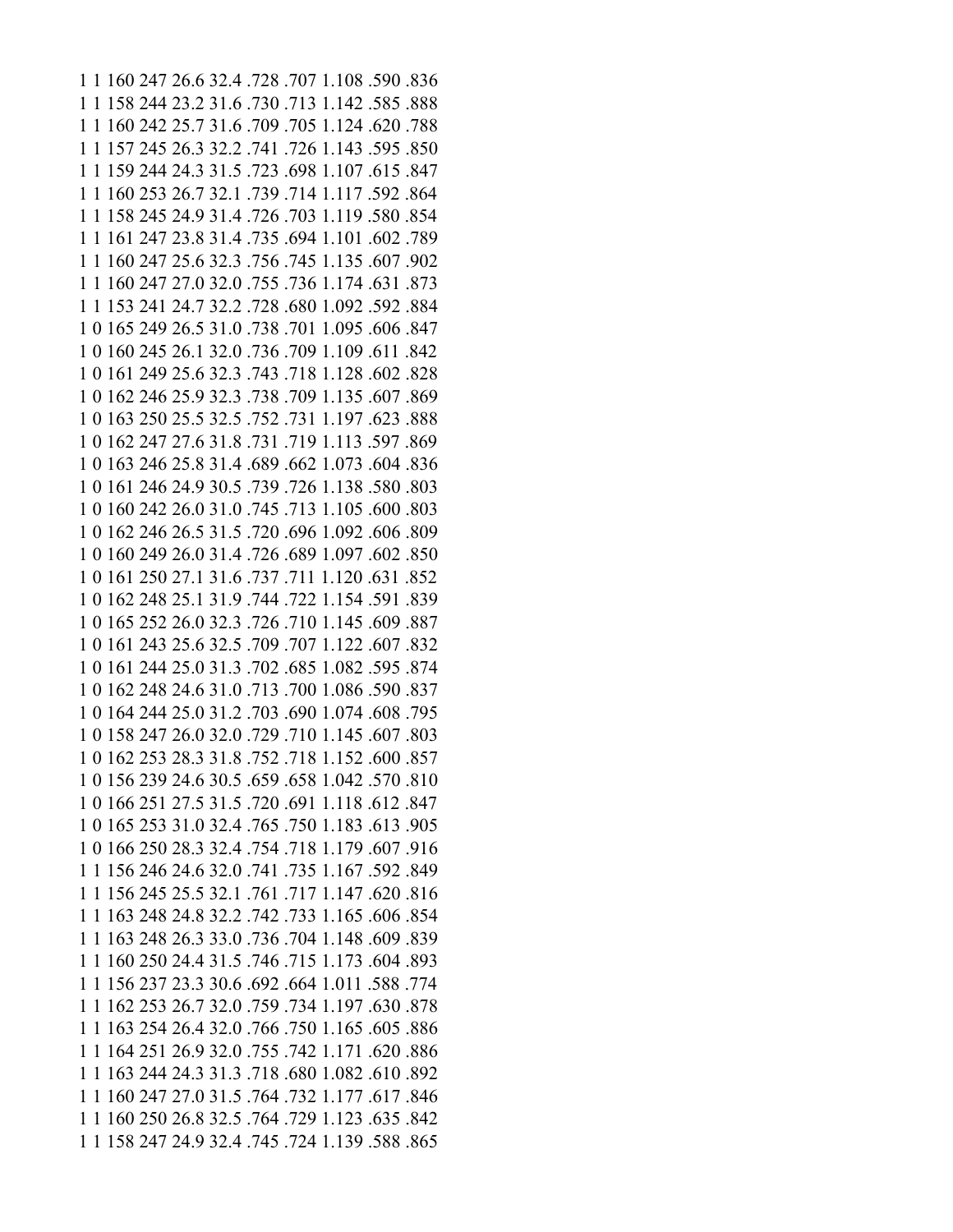1 1 158 249 26.1 32.2 .742 .736 1.148 .602 .817 1 1 158 243 26.6 32.4 .747 .711 1.163 .612 .891 1 1 155 237 23.3 30.2 .685 .653 1.011 .587 .794 1 0 160 249 24.2 30.4 .740 .717 1.130 .620 .840 1 0 156 236 26.8 30.0 .690 .671 1.067 .563 .832 1 0 158 240 23.5 31.0 .715 .702 1.113 .595 .805 1 0 166 245 26.9 31.7 .715 .695 1.107 .601 .847 1 0 165 255 28.6 31.5 .766 .744 1.175 .613 .854 1 0 157 238 24.7 31.2 .680 .677 1.156 .599 .769 1 0 164 250 27.3 31.8 .764 .726 1.171 .588 .860 1 0 166 256 25.7 31.7 .752 .751 1.187 .595 .858 1 0 167 255 29.0 32.2 .765 .745 1.197 .638 .855 1 0 161 246 25.0 31.5 .739 .707 1.123 .587 .850 1 0 166 254 27.5 31.4 .760 .742 1.124 .604 .914 1 0 161 251 26.0 31.5 .731 .707 1.122 .589 .828 0 1 156 245 25.3 31.6 .729 .710 1.152 .620 .809 0 1 154 240 22.6 30.4 .705 .686 1.103 .584 .770 0 1 153 240 25.1 31.0 .724 .713 1.123 .585 .812 0 1 153 236 23.2 30.9 .698 .678 1.132 .596 .795 0 1 155 243 24.4 31.5 .734 .736 1.170 .596 .801 0 1 163 247 25.1 32.0 .748 .734 1.166 .602 .821 0 1 157 238 24.6 30.9 .726 .727 1.175 .588 .797 0 1 155 239 24.0 32.8 .732 .742 1.175 .601 .835 0 1 164 248 24.2 32.7 .752 .752 1.201 .604 .830 0 1 158 238 24.9 31.0 .741 .689 1.091 .592 .866 0 1 158 240 24.1 31.3 .733 .706 1.107 .591 .867 0 1 160 244 24.0 31.1 .731 .730 1.152 .589 .808 0 1 161 246 26.0 32.3 .758 .732 1.154 .623 .859 0 1 157 245 24.9 32.0 .752 .740 1.186 .593 .787 0 1 157 235 25.5 31.5 .712 .704 1.132 .611 .781 0 1 156 237 23.4 30.9 .708 .691 1.123 .613 .798 0 1 158 244 25.9 31.4 .729 .705 1.146 .597 .851 0 1 153 238 24.2 30.5 .715 .707 1.116 .595 .821 0 1 155 236 24.2 30.3 .727 .705 1.120 .585 .790 0 1 163 246 27.4 32.5 .732 .711 1.163 .630 .862 0 1 159 236 24.0 31.5 .709 .713 1.129 .607 .845 0 0 155 240 26.3 31.4 .709 .710 1.125 .614 .815 0 0 156 240 25.8 31.5 .715 .678 1.127 .597 .812 0 0 160 242 26.0 32.6 .710 .732 1.157 .597 .854 0 0 152 232 23.2 30.3 .676 .683 1.048 .590 .780 0 0 160 250 26.5 31.7 .741 .731 1.187 .615 .886 0 0 155 237 24.2 31.0 .727 .723 1.118 .610 .787 0 0 157 245 26.9 32.2 .766 .751 1.227 .620 .841 0 0 165 245 27.7 33.1 .780 .757 1.195 .633 .895 0 0 153 231 23.9 30.1 .680 .662 1.042 .592 .781 0 0 162 239 26.1 30.3 .709 .685 1.092 .587 .911 0 0 162 243 24.6 31.6 .741 .729 1.162 .605 .840 0 0 159 245 23.6 31.8 .727 .700 1.129 .610 .855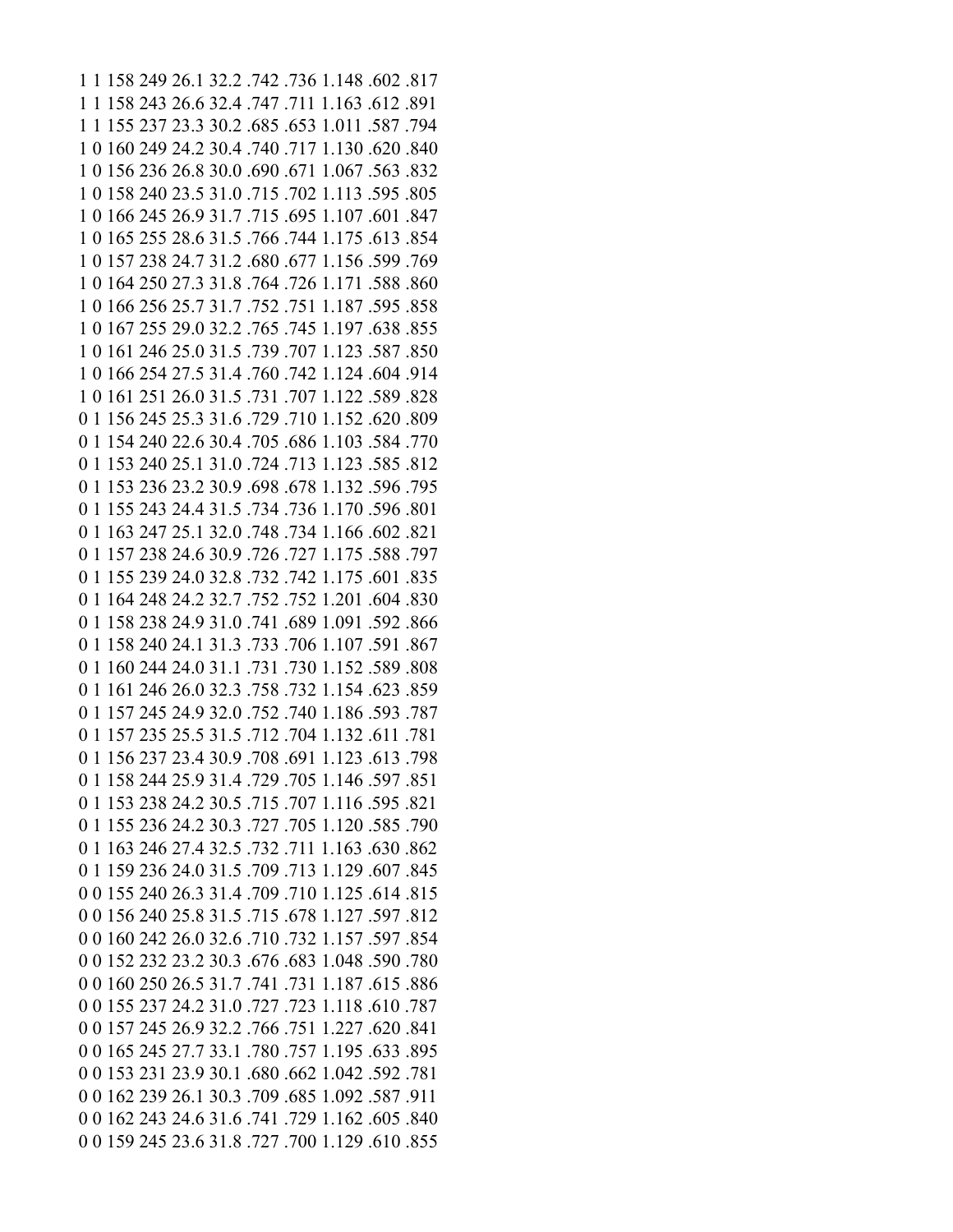```
0 0 159 247 26.0 30.9 .711 .666 1.098 .580 .749
0 0 155 243 25.0 30.9 .730 .711 1.127 .598 .839
0 0 162 252 24.8 31.9 .752 .738 1.180 .615 .875
0 0 152 230 22.8 30.4 .682 .664 1.042 .551 .734
0 0 159 242 24.8 30.8 .717 .667 1.090 .575 .809
0 0 155 238 24.6 31.2 .706 .702 1.102 .588 .758
0 0 163 249 30.5 33.4 .767 .767 1.207 .640 .896
0 0 163 242 24.8 31.0 .713 .713 1.128 .607 .813
0 0 156 237 23.9 31.7 .718 .716 1.090 .611 .800
0 0 159 238 24.7 31.5 .726 .701 1.145 .600 .800
0 0 161 245 26.9 32.1 .751 .704 1.142 .607 .819
0 0 155 235 22.6 30.7 .695 .692 1.119 .584 .771
0 0 162 247 26.1 31.9 .751 .735 1.157 .618 .802
0 0 153 237 24.8 30.6 .732 .718 1.172 .594 .802
0 0 162 245 26.2 32.5 .728 .731 1.102 .614 .832
0 0 164 248 26.1 32.3 .739 .707 1.159 .592 .823
```
## **Output from SAS Logistic Regression Analysis of Bumpus' Data**

The LOGISTIC Procedure

Data Set: WORK.BUMPM Response Variable: SURV Response Levels: 2 Number of Observations: 87 Link Function: Logit

Response Profile

Ordered Value SURV Count

1 1 51 2 0 36

Model Fitting Information and Testing Global Null Hypothesis BETA=0

Intercept Intercept and Criterion Only Covariates Chi-Square for Covariates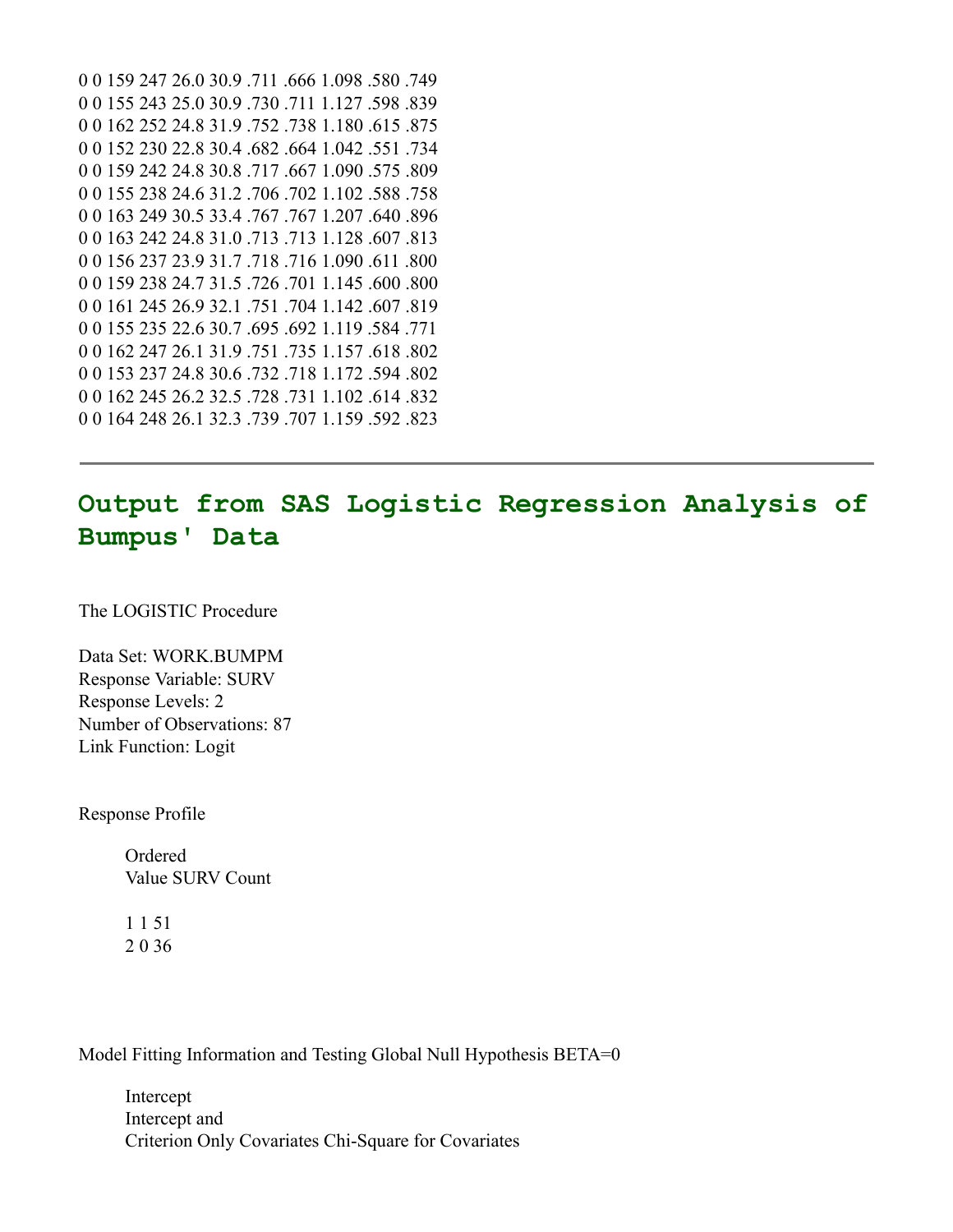AIC 120.008 85.432 . SC 122.474 110.091 . -2 LOG L 118.008 65.432 52.577 with 9 DF (p=0.0001) Score . . 39.767 with 9 DF ( $p=0.0001$ )

Analysis of Maximum Likelihood Estimates

Parameter Standard Wald Pr > Standardized Odds Variable DF Estimate Error Chi-Square Chi-Square Estimate Ratio

INTERCPT 1 524.5 203.9 6.6178 0.0101 . . LEN 1 -121.5 31.4041 14.9709 0.0001 -1.339057 0.000 EXT 1 23.9622 31.7505 0.5696 0.4504 0.237328 999.000 WT 1 -67.4383 25.9018 6.7788 0.0092 -0.674262 0.000 HEAD 1 17.4699 19.1313 0.8339 0.3612 0.198370 999.000 HUMER 1 23.3579 24.7035 0.8940 0.3444 0.413056 999.000 FEMUR 1 18.5443 25.7978 0.5167 0.4722 0.342805 999.000 TIBIO 1 -3.1706 16.4709 0.0371 0.8474 -0.064029 0.042 SKULL 1 18.0801 16.4902 1.2021 0.2729 0.237809 999.000 STERN 1 19.8310 10.4105 3.6286 0.0568 0.458132 999.000

Association of Predicted Probabilities and Observed Responses

Concordant =  $90.2\%$  Somers' D =  $0.805$ Discordant =  $9.7\%$  Gamma =  $0.806$ Tied =  $0.1\%$  Tau-a =  $0.395$  $(1836 \text{ pairs}) c = 0.903$ 

OBS COEF1 SERR ALPHA SE BAVGRAD BAVGRADS AG RELFIT

1 -121.509 31.4041 -2.42878 0.62772 -0.49958 0.12912 0.12058 0.58621 2 23.962 31.7505 0.43046 0.57038 0.08854 0.11732 0.12058 0.58621 3 -67.438 25.9018 -1.22298 0.46972 -0.25156 0.09662 0.12058 0.58621 4 17.470 19.1313 0.35980 0.39402 0.07401 0.08105 0.12058 0.58621 5 23.358 24.7035 0.74920 0.79236 0.15411 0.16298 0.12058 0.58621 6 18.544 25.7978 0.62178 0.86498 0.12790 0.17792 0.12058 0.58621 7 -3.171 16.4709 -0.11614 0.60331 -0.02389 0.12410 0.12058 0.58621 8 18.080 16.4902 0.43134 0.39341 0.08872 0.08092 0.12058 0.58621 9 19.831 10.4105 0.83096 0.43622 0.17092 0.08973 0.12058 0.58621